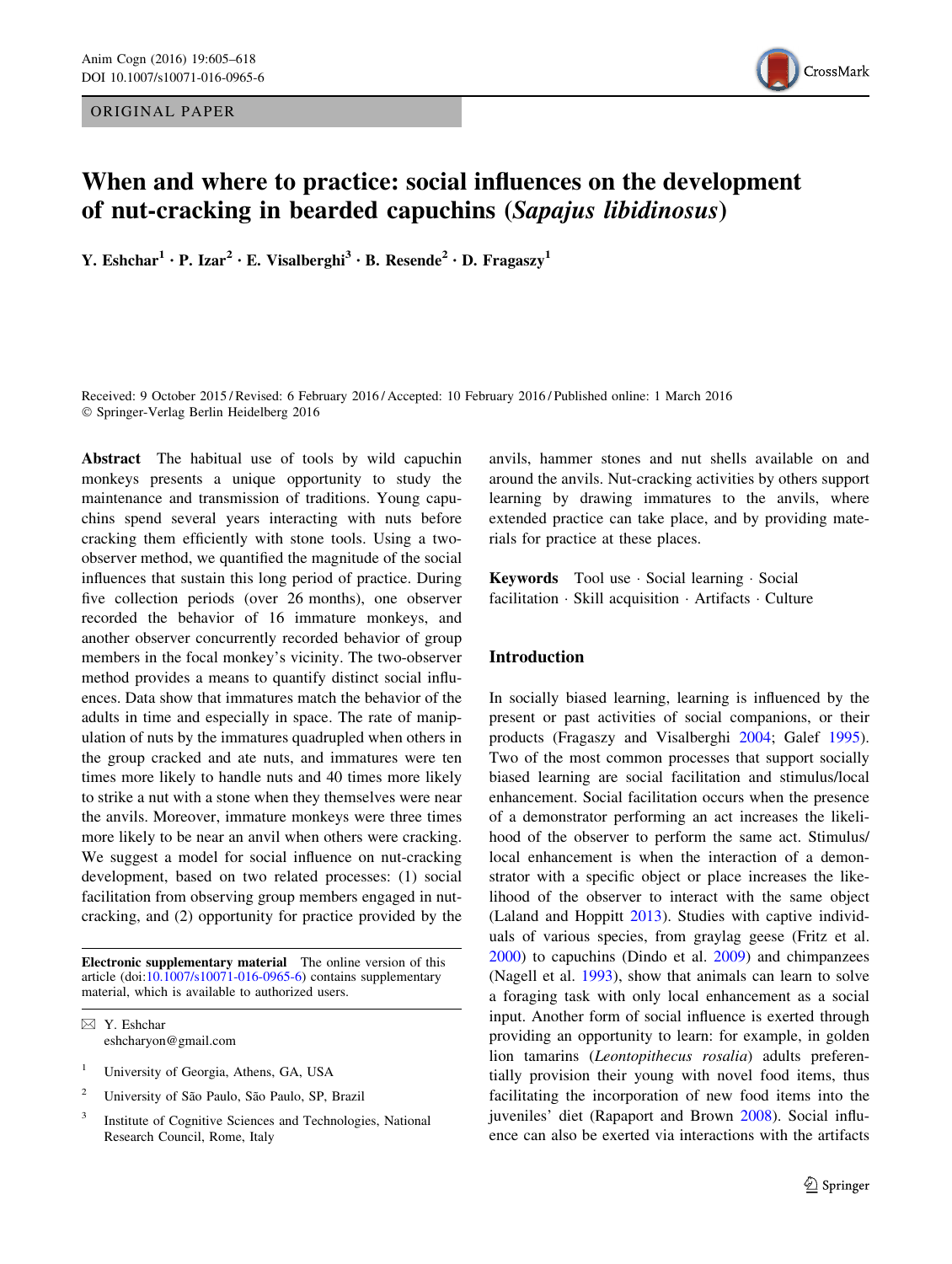left by another individual. Enduring artifacts associated with technical activities—such as open shells, broken branches or holes dug in the ground—provide opportunities for learning and practice and can also be associated with the actions performed by the adults, thus reinforcing the learning associated with observation (Aisner and Terkel [1992;](#page-12-0) Fragaszy et al. [2013a](#page-13-0); Leca et al. [2010](#page-13-0); Thornton and Hodge [2008\)](#page-13-0).

Matthews et al. ([2010\)](#page-13-0) and Franz and Matthews ([2010\)](#page-13-0) modeled how social processes combined with operant learning (learning through rewards) predicted the mastery of a foraging task-learning to open baited boxes—in captive capuchins (Sapajus spp.—several species that were once lumped together under one name, Cebus apella). Their conclusion was that the monkeys' performance was best predicted by stimulus enhancement followed by operant learning. Similar results were obtained in wild meerkats (Suricata suricatta) which were presented with containers baited with food. Hoppitt et al. [\(2012](#page-13-0)) identified nine learning processes, six asocial and three social, that influenced the meerkats' learning of the task. Social processes included local enhancement: The rate of interaction with the baited container was positively associated with the number of previous observations of group members gaining access to it, and was higher in the period immediately after a group member interacted with the container. Importantly, seeing others gain access to the container correlated negatively with the rate at which the subjects abandoned the task—they were less likely to "give up" if they saw other meerkats accessing the box. Asocial processes such as reinforcement were also important: Rewarded interactions with the container (i.e., episodes in which the meerkat obtained food from the container) correlated positively with future rates of interactions with the container by the same individual.

#### Tool use

Once thought to be the exclusive realm of humans, it is now clear that animals from insects to primates use tools [for a review—(Bentley-Condit and Smith [2010](#page-12-0))]. One of the best studied examples of tool use in wild animals is nutcracking in bearded capuchin monkeys (Sapajus libidinosus) at the Fazenda Boa Vista and adjacent lands (hereafter, FBV), Piauı´, Brazil. The monkeys in this population habitually crack several species of palm nuts using hard stones as hammers and boulders or logs as anvils (Fragaszy et al. [2004a](#page-12-0); Visalberghi and Fragaszy [2013](#page-13-0)). Stone tool use also has been reported in other populations of tufted capuchins (genus Sapajus) (e.g., Canale et al. [2009;](#page-12-0) Ferreira et al. [2009;](#page-12-0) Ottoni and Izar [2008\)](#page-13-0), and similar nut-cracking was described in several populations of chimpanzees (Boesch et al. [1994](#page-12-0); Matsuzawa [1994](#page-13-0); Visalberghi et al. [2015\)](#page-13-0).

Several studies investigated the development of behavior in young individuals in capuchins and in chimpanzees [e.g., in chimpanzees—(Biro et al. [2003](#page-12-0); Inoue-Nakamura and Matsuzawa [1997](#page-13-0)), in capuchins (Resende et al. [2008,](#page-13-0) [2014](#page-13-0)); for review, see (Lonsdorf and Bonnie [2010](#page-13-0))]. In both species, infants interact with potential tools and food items years before they start using tools successfully. Specifically, young capuchins manipulate objects at much the same rate as do adults, but around the time of weaning (about 18 months) their rate of manipulation of hard-toprocess items, including nuts, increases sharply to the adult level (Eshchar et al. In process). Several more years are required before the juveniles become efficient nut-crackers (Resende et al. [2014\)](#page-13-0). It is not clear what keeps the immature monkeys (infant and juveniles) interested in nuts and stones throughout this period, and supports their repeated interactions with these objects. One possibility is that the observations of adult group members using tools, and the opportunities afforded by the adults' activities, such as discarded tools and cracked shells, play an important role in keeping the immatures' interest level high (Fragaszy et al. [2013a](#page-13-0)). This form of continuous, prolonged learning, involving repeated observation by the younger individual of the other performing a skilled action and repeated opportunities for practice provided by the proficient other to the younger individual, has been referred to as ''master and apprenticeship'' learning (de Waal [2008](#page-12-0); Matsuzawa et al. [2001\)](#page-13-0).

#### Social interactions in capuchin monkeys

Capuchins live in mixed-sex, mixed-age, matrilineal, cohesive groups (Fragaszy et al. [2004b\)](#page-12-0) and exhibit a high level of tolerance to their group members while feeding, in some cases even sharing food (de Waal et al. [1993\)](#page-12-0). Infant and young juvenile capuchins are highly tolerated (Coussi-Korbel and Fragaszy [1995;](#page-12-0) Fragaszy et al. [1997\)](#page-12-0) and allowed to scrounge food from the adults (Coelho et al. [2015](#page-12-0)). Tolerance toward immatures decreases with age and immature monkeys older than 4 years are more often targets of aggression compared to their younger counterparts (Fragaszy et al. [1994;](#page-12-0) Izar [2004;](#page-13-0) Janson [1990](#page-13-0)).

#### Current study

In this study, we examine the influence of seeing and being with other group members cracking nuts, as well as the presence of hammer stones used by others and nut debris from others' cracking, on immature capuchins' actions with nuts and stones. We followed 16 immature monkeys belonging to a wild, habituated group of bearded capuchins in FBV. We continuously recorded their location and behavior and concurrently recorded the location and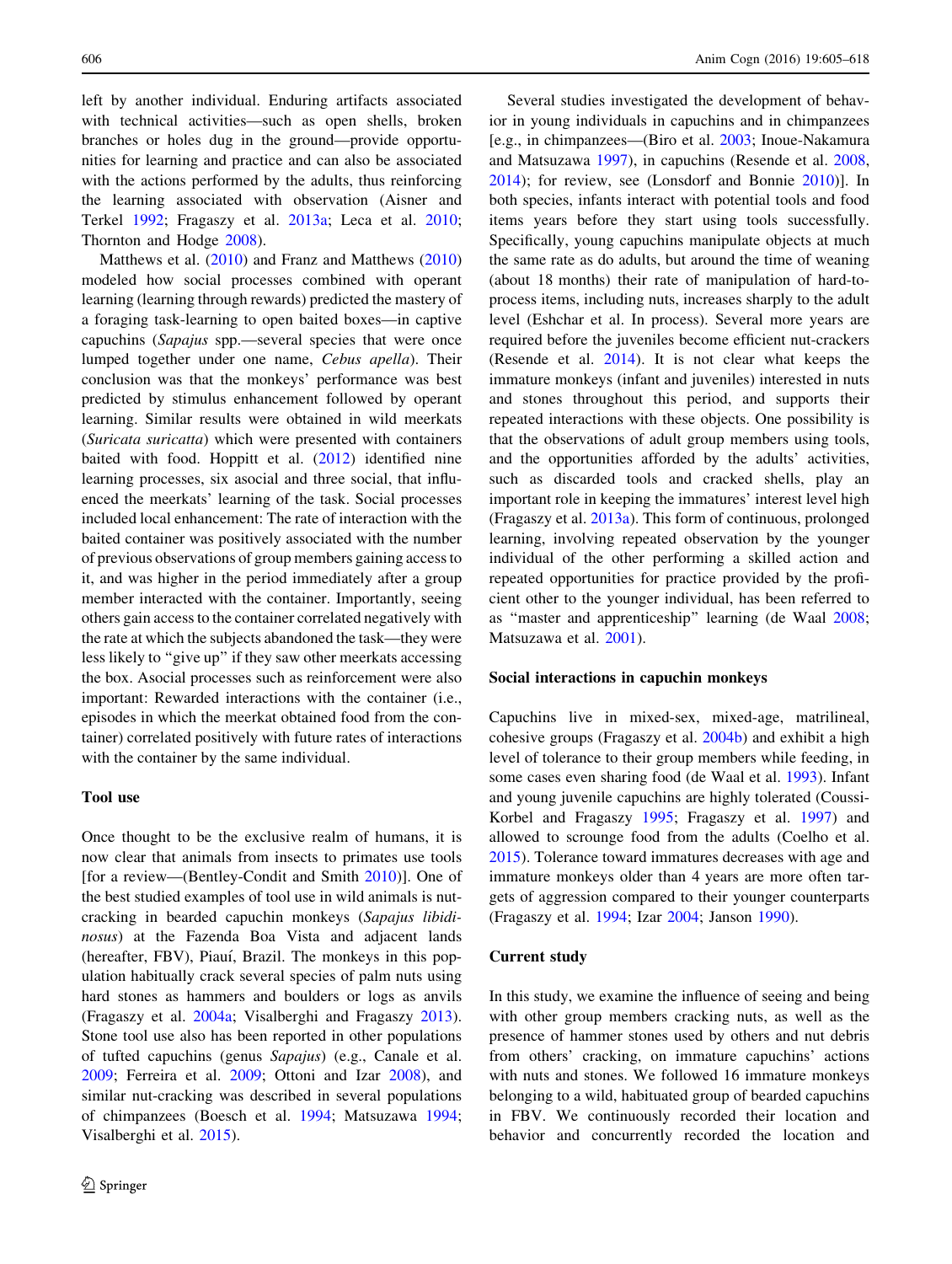behavior of others in the group. This method enabled us to examine quantitatively with fine temporal resolution the influences of other monkeys' presence and activity on the behavior of our focal subjects.

Following the studies of Matthews et al. [\(2010](#page-13-0)) and Hoppitt et al. [\(2012](#page-13-0)) described above, we tested several hypotheses linking social context to young monkeys' behavior with nuts and stones. Hoppitt et al. found that meerkats increased their interaction with baited containers after observing group members gaining access to them. Since there were only two containers, the subjects could not always interact freely with them at the same time as the demonstrator. In our study, nuts and nut shells were abundant around the anvils on which the adults crack them, and our subjects could interact with them, while other group members were cracking. Therefore, we expected that in our population the rate of immatures' interaction with nuts would be higher not only after, but also during the time at which adults cracked and ate nuts. We hypothesized that observing adult group members cracking would draw the juveniles toward the anvils and would be positively associated with the immature monkeys' rate of interacting with nuts and stones. These interactions are predicted to promote the juveniles' discovery of how to crack nuts themselves. Later studies with this same population will test that prediction. We further hypothesized that others' influence on immatures' actions with nuts and stones would wain as immatures aged, in accord with the decreasing tolerance of adults toward immatures' proximity during feeding, and/or the immature monkey's growing ability to crack nuts for itself.

Therefore, our specific predictions are as follows:

- 1. Immature monkeys manipulate stones, nuts and nut debris at a higher rate when they see and/or hear other individuals crack and eat nuts around them.
- 2. Immature monkeys manipulate stones, nuts and nut debris at a higher rate when they are within an arm's reach of an anvil.
- 3. Immature monkeys spend more time near anvils when other individuals crack and eat nuts around them.
- 4. The magnitude of social influence on young monkeys' activity with nuts and stones, and on time spent near anvils, diminishes with the immature monkey's age.

This study addresses the question of social transmission by examining social influences, exerted both by observation and by interaction with artifacts, on juveniles' practice of actions associated with nut-cracking. The model suggested here is applicable not only to nonhuman primates, and not only to tool-use tasks. We hope it can shed new light on the development of foraging skills across many taxa where young individuals forage in the company of others.

#### Methods

#### Study site

This study was conducted at Fazenda Boa Vista and adjacent lands (hereafter, FBV) in the southern Parnaı´ba Basin (9°39'S, 45°25'W) in Piauí, Brazil. FBV is a flat open woodland (altitude 420 m asl) punctuated by sandstone ridges, pinnacles, and mesas rising steeply 20–100 m. Rainfall in the region is highly seasonal, falling mainly between October and April (for further information, Visalberghi et al. [2008\)](#page-13-0).

#### Nuts, stones and anvils

Palms are abundant in the area, and many produce fruit at ground level. Two species of palm nuts in particular were commonly cracked in this study: tucum (Astrocaryum campestre) and piassava (Orbygnia spp.). A tucum nut is on average 46 mm in length, weighs 15.5 g, and its shell is 4.1 mm thick, with peak-force-at-failure of 5.6 kN. An average piassava nut has a length of 61.3 mm, weighs 50.6 g, and has a thicker and more resistant shell than a tucum nut—6 mm with peak-force-at-failure of 11.5 kN (Visalberghi et al. [2008](#page-13-0)).

The hammer stones used to crack nuts weigh on average around 1 kg, though they range from 250 g to 2.5 kg. They are quartz, quartzite, siltstone or harder sandstone (Visalberghi et al. [2007](#page-13-0)). Quartz and quartzite stones are more resistant to fracture and thus longer enduring than sandstone or siltstone hammers, but they are also rarer in the landscape (Visalberghi et al. [2007\)](#page-13-0). An anvil is defined as a flat, or nearly flat, horizontal or slightly sloping surface—a boulder, an exposed stone or a horizontal log—that presents at least two of the following three elements: (a) a potential hammer stone on the putative anvil or nearby, (b) distinctive shallow pitted depressions (1–2 cm deep) on the upper surface of the anvil that derive from cracking nuts with stones, and (c) the presence of cracked palm shells on or near the anvil (Visalberghi et al. [2007\)](#page-13-0).

### Subjects

At the beginning of the study, there were 11 immature monkeys in the group, aged from 3 months to 4.5 years. Five more infants were born during the study. At the beginning of the study, none of the subjects could crack open a whole nut of the more resistant species [piassava (Orbygnia)]. Monkeys ranged in age from 3 months to 6.4 years during data collection periods (see Table 1 in the Supplementary material). The two oldest juveniles, and to some extent two others, mastered this skill through the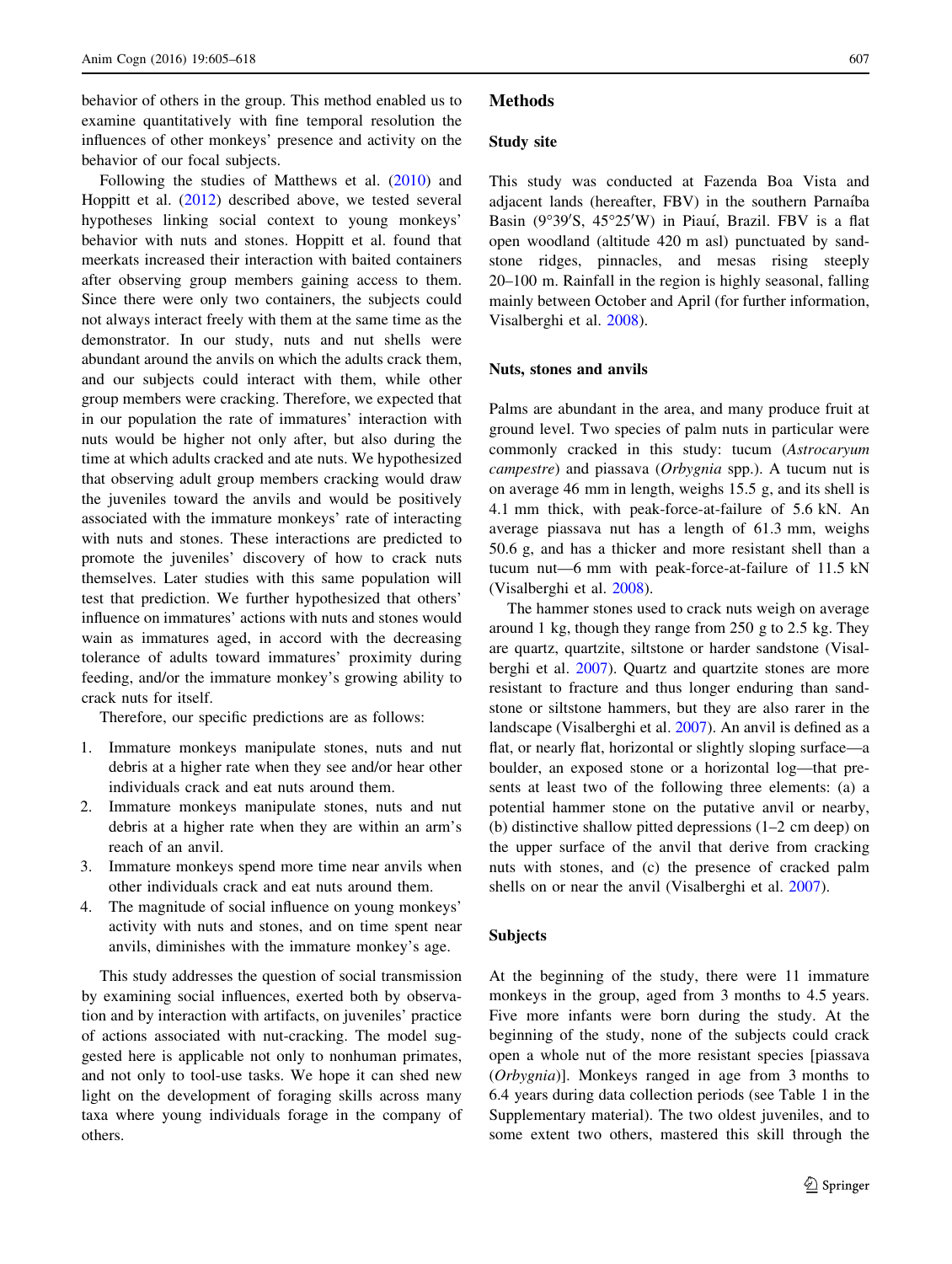duration of the study. The group also included three adult males and five adult females. All but one female habitually cracked nuts. Body mass of each member of the group was recorded once annually, during the three dry season collection periods (Fragaszy et al. [2016\)](#page-13-0) (see Table 1 of the supplemental material).

#### Data collection

Data were collected in five discrete collection periods, each lasting 6 to 9 weeks. Three of those collection periods took place during the dry season, and two during the rainy season. The time points were as follows: May–July 2011 (Dry season), January–February 2012 (Rainy season), May–July 2012 (Dry season), January–March 2013 (Rainy season) and June–July 2013 (Dry season). Observers were trained and reached an adequate level of reliability (see below) with the core observer (Yonat Eshchar) training the members of the dry season team and Michele Verderane, who was on the first team, training the new members of the rainy season teams (see below).

All observers used handheld devices with Pocket Observer© software by Noldus Information Technology. Observations were collected using two-person teams. One observer followed a focal subject to obtain a continuous record of its activities, including manipulation of nuts and of other objects, and locations, specifically if the subject was within an arm's length of an anvil (see supp. Material). Concurrently, the other member of the team recorded, as an instantaneous observation every minute, the identity, location and activity of other monkeys within 10 m of the focal monkey. All observations lasted 20 min, or until the focal subject went out of view and could not be followed, but not  $\leq$  min.

Observers first learned to identify all members of the group with the help of experienced field assistants. Subsequently, observers were trained on the ethogram by Eshchar. Reliability for focal observations was calculated using GSEQ: Generalized Sequential Querier© and URL: http://www2.gsu.edu/ $\sim$ [psyrab/gseq/index.html](http://www2.gsu.edu/%7epsyrab/gseq/index.html). We used the time unit method, which compares the codes inserted by two observers and defines as a match any instant in which both observers used the same code within a time window of 5 s. For each observer–trainer pair, time unit kappa was at or above 0.7, which is considered highly reliable (Bakeman et al. [2005\)](#page-12-0).

Reliability for instantaneous observations of other monkeys near the focal monkey was tested separately for each aspect (identity, proximity, activity and location) until agreement (sum agreement/agreement plus disagreement) was over 80 % for each of them for 20 consecutive samples. At each minute, ten individuals at the most could be coded. In some cases, the observers did not have the time to code all monkeys within 10 m in 1 min. In those cases, priority was given to individuals who were cracking or eating nuts and then to individuals who were closest to the focal monkey. In this paper, we pooled the number of group members within 5 m into three categories—whether the focal monkey had zero, one to three, or more than three group members within 5 m. Because of this pooling, the limitation of this method—the inability in some cases to code all monkeys in the area—does not affect the results presented here. We also noted whether any neighbor within 10 m was cracking or eating nuts.

At each collection period, a quarter to one half of the observations was collected in the field laboratory—an open area, about 12 m in diameter, that the monkeys visited habitually. There are many anvils on the site, and the monkeys were sometimes provisioned with nuts in that place as part of ongoing experiments (e.g., Fragaszy et al. [2010](#page-13-0), [2013b;](#page-13-0) Massaro et al. [2012](#page-13-0)). Many nut shells and debris from years of nut-cracking can be found on and around the anvils, and all around the field laboratory.

The protocol was reviewed and approved by the Institutional Animal Care and Use Committee of the University of Georgia. The study adheres to the code of best practices for studies of nonhuman primates set by the International Primatological Society.

### Data analysis

For each subject in each collection period, we collected between 19 and 53 observations which lasted cumulatively between 5.3 and 27.1 h (Table 3 in suppl. material). All observations for the same subject were collated for each season. Ten subjects appeared in all five collection periods.

The observations were exported from The Observer© to GSEQ<sup>©</sup> software to extract the frequency of different events (such as manipulation of nuts) under different conditions. General mixed linear models (GLM) and ratio  $t$  tests were used to evaluate the differences in activity under different conditions. The dependent variables were proportions of time spent in different locations, and rates of different actions (e.g., manipulation of nuts and of other objects). Rates were calculated as events divided by total time, and the proportion of time at a location as the number of seconds spent there divided by total time. In the models, we treated the variables as count variables and used total time and time devoted to manipulation of nuts as offsets. For variables that did not distribute normally (tested with Shapiro–Wilk), the Poisson distribution was used.

The independent variables [number of monkeys within 5 m of the focal monkey, the presence of nut-cracking activity in the group within 10 m (yes/no), and proximity within arm's reach of the focal monkey to an anvil (near/away)] were treated as fixed effects. Subjects' ID was used as a random factor.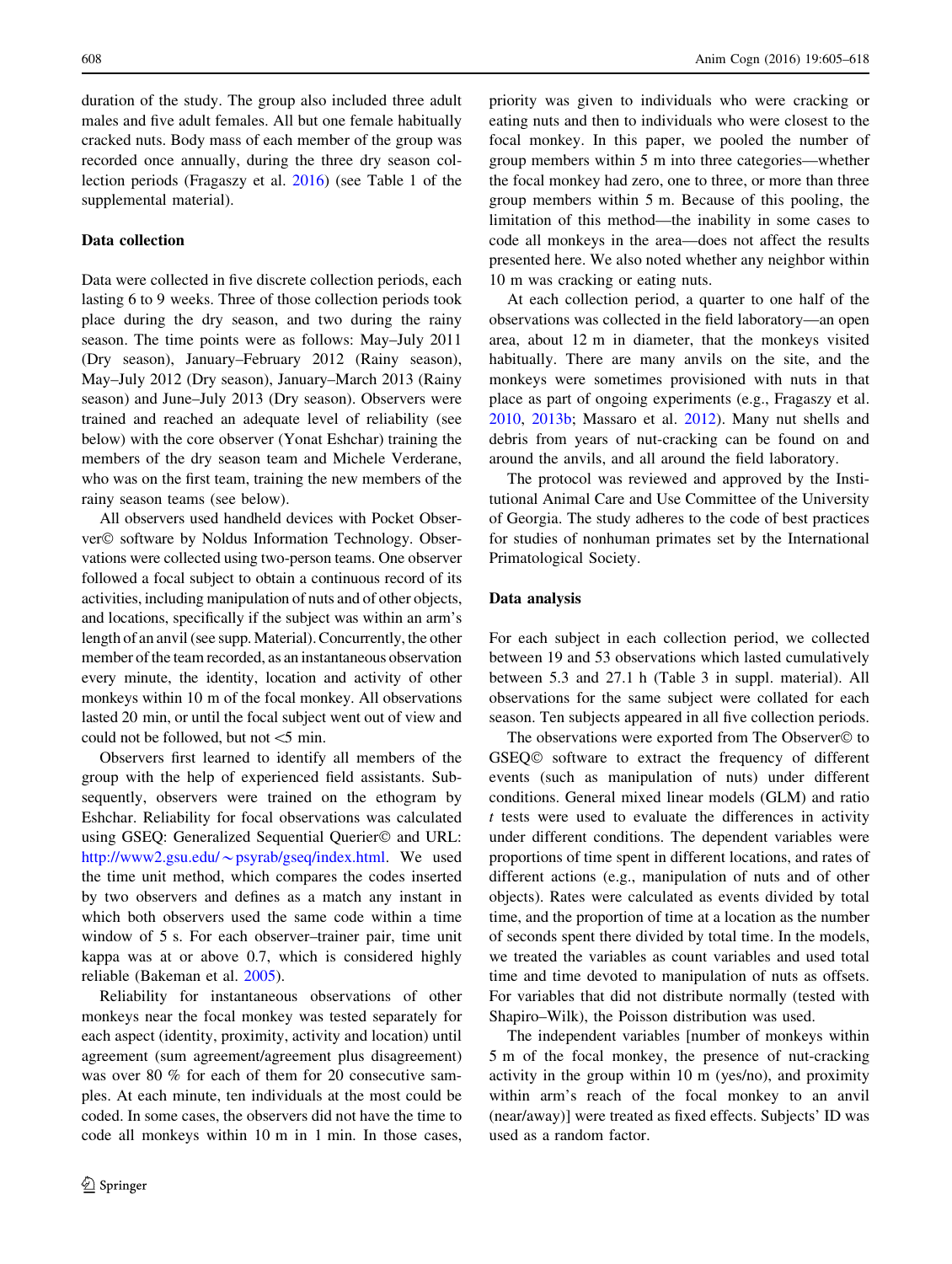Unless otherwise stated, the statistics are reported from general mixed linear models using a Poisson distribution. Randomization of residuals was used to compensate for over-dispersion. The estimates describe the difference in the dependent variable between the categories of the independent variable. SAS software was used for all analyses.

In order to understand the influence of group members on the activity of immature monkeys, we first looked at the amount of time the subjects spent with other group members in close proximity, and whether this amount changed when nut-cracking activity was taking place in the group. This helps us to understand the potential for juveniles to observe others cracking nuts.

We then determined the rate of manipulation of nuts and of other objects under different conditions—when other group members cracked and ate nuts in the immature monkey's vicinity and when there was no nut-cracking activity, when the subjects themselves were near an anvil and when they were not. Using general linear mixed models, we tested the difference in rate of manipulation among those conditions. The GLM method also enables us to determine whether adding any new variable has an effect on the model, and so, whether one of the additional variables has a significant effect when the first variable was already taken into account. Thus, we were able to determine the effect of the nut-cracking activity in the group on rate of manipulation regardless of the location of the subjects (near an anvil or away), and the effect of the subject's location on manipulation regardless of the concurrent occurrence or the absence of nut-cracking in the group. We examined the rate of striking a nut with a stone the efficient action of nut-cracking—in the same manner. We then examined the relation between our main independent variables: We tested whether the percentage of time subjects spent near or far from an anvil is different when there was nut-cracking activity in the group compared to other times.

We postulated that the immature monkeys are drawn to anvils during nut-cracking episodes to collect food, even if just a few crumbs. To test that, we looked at events of scrounging—whether they were more common near an anvil and during nut-cracking activity. We also examined the tolerance extended toward immatures of different ages by looking at aggressive behaviors directed toward them and at the percentage of time they spent in the vicinity of other group members.

Finally, we looked at the development of those effects: Using a cross-sectional approach, we examined the effect of nut-cracking activity in the group and proximity to an anvil on the subjects' rate of manipulating nuts for monkeys of different ages.

#### **Results**

#### Time spent with other group members

Immature monkeys spent on average around 30 % of their time by themselves, with no other monkey within 5 m of them (SD = 13.9). They spent 40 % of their time with one to three other monkeys within 5 m (SD = 7.2), and 30 % with more than three monkeys in that range  $(SD = 12.2)$ . When there was nut-cracking in the group—when group members cracked and ate nuts within a radius of 10 m from the subject, or nut-cracking could be heard—this picture changed, and the subjects tended to have more group members around them. In this latter situation, they spent on average 24 % of the time with no other monkeys within 5 m (SD = 19), 34 % with one to three monkeys around them  $(SD = 10)$  and 43 % with more than three monkeys within 5 m  $(SD = 25)$  (Fig. [1\)](#page-5-0). When there was nutcracking activity in the group, subjects were significantly more likely to be near three or more group members than alone ( $P = 0.0003$ , estimate = 1.3). That was not case when there was no nut-cracking activity nearby.

# Influence of nut-cracking activity in the group on manipulation of nuts and other objects

The rate of manipulation of nuts by immatures was significantly higher when other group members were cracking or eating nuts in their vicinity (within 10 m), compared to other times (median (SD): 6.8 (18.9) vs. 3.8 (10.3) per 10 min,  $P = 0.0009$ , estimate = 4.1). Conversely, rate of manipulation of other objects was higher when there was no nutrelated activity within 10 m, compared to when other group members were cracking and eating nuts within 10 m (median (SD): 10.8 (5.8) vs. 6.3 (5.7) per 10 min,  $P = 0.0001$ , estimate  $= 1.43$ , Fig. [2\)](#page-5-0). Thus, the facilitatory effect of others cracking was specific to manipulation of nuts.

We also tested this social influence specifically in the place—and time—in which provisioning of nuts took place: the aforementioned field laboratory, during the dry seasons. The influence of group members cracking or eating nuts on the rate of manipulation of nuts by our subjects holds under those conditions as well  $(P = 0.0406,$ estimate  $= 2.33$ ).

### Influence of being within arm's reach of an anvil on manipulation of nuts and other objects

When on an anvil or within arm's reach from one, the subjects manipulated nuts at a higher rate compared to when they were farther from the anvil (median (SD): 19.7 (16.4) vs. 2 (2.2) per 10 min,  $P < 0.0001$ , estimates: 9.9).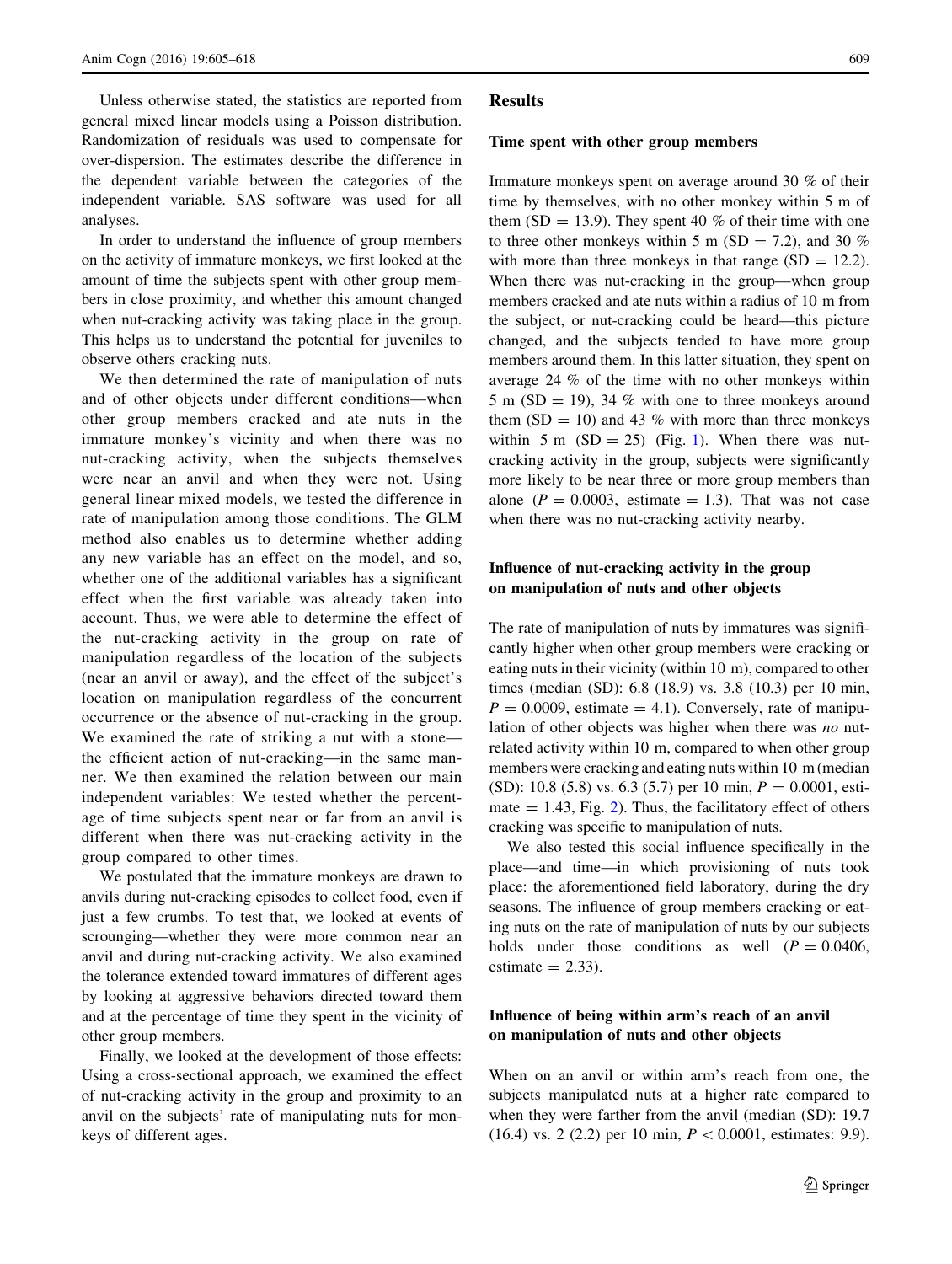<span id="page-5-0"></span>Fig. 1 Percentage of time spent by subject with no other groupmates within 5 m, with one to three groupmates within 5m(Low) and with more than three groupmates within 5 m (High), at times of nut-cracking activity within 10 m of the focal subject (activity  $=$  yes) and no nut-cracking activity  $(activity = no)$ 



Fig. 2 Rate per 10 min of manipulation of nuts and of other objects, at times of nutcracking activity within 10 m of the focal subject  $(\text{activity} = \text{yes})$  and no nutcracking activity  $(activity = no)$ 

The rate of manipulation of other objects was higher when subjects were further away from an anvil, compared to when they were within arm's reach of one (median (SD): 11.5 (4.3) vs. 4.5 (5.8) per 10 min,  $P \le 0.0001$ , estimate  $= 2.19$ , Fig. [3](#page-6-0)).

### Relation between group activity and vicinity to anvils

Nut-related activity by group members affected subjects' manipulation of nuts even after vicinity to anvils is taken into account ( $P \lt 0.0001$ ), and the effect of vicinity to anvils is significant when group activity is taken into account ( $P \lt 0.0001$ ). The influence of group activity on manipulation of nuts was significant whether or not the subjects were near an anvil, and vice versa. As illustrated in Fig. [4](#page-7-0) (see also Table [1\)](#page-6-0), the rate of nut manipulation was lowest when the subjects were farther than an arm's reach of anvils and there was no nut-related activity in the group (median: 1.4 per 10 min,  $SD = 06$ ), slightly higher when the subjects were away from anvils but others were cracking and eating nuts around them (median: 3.75 per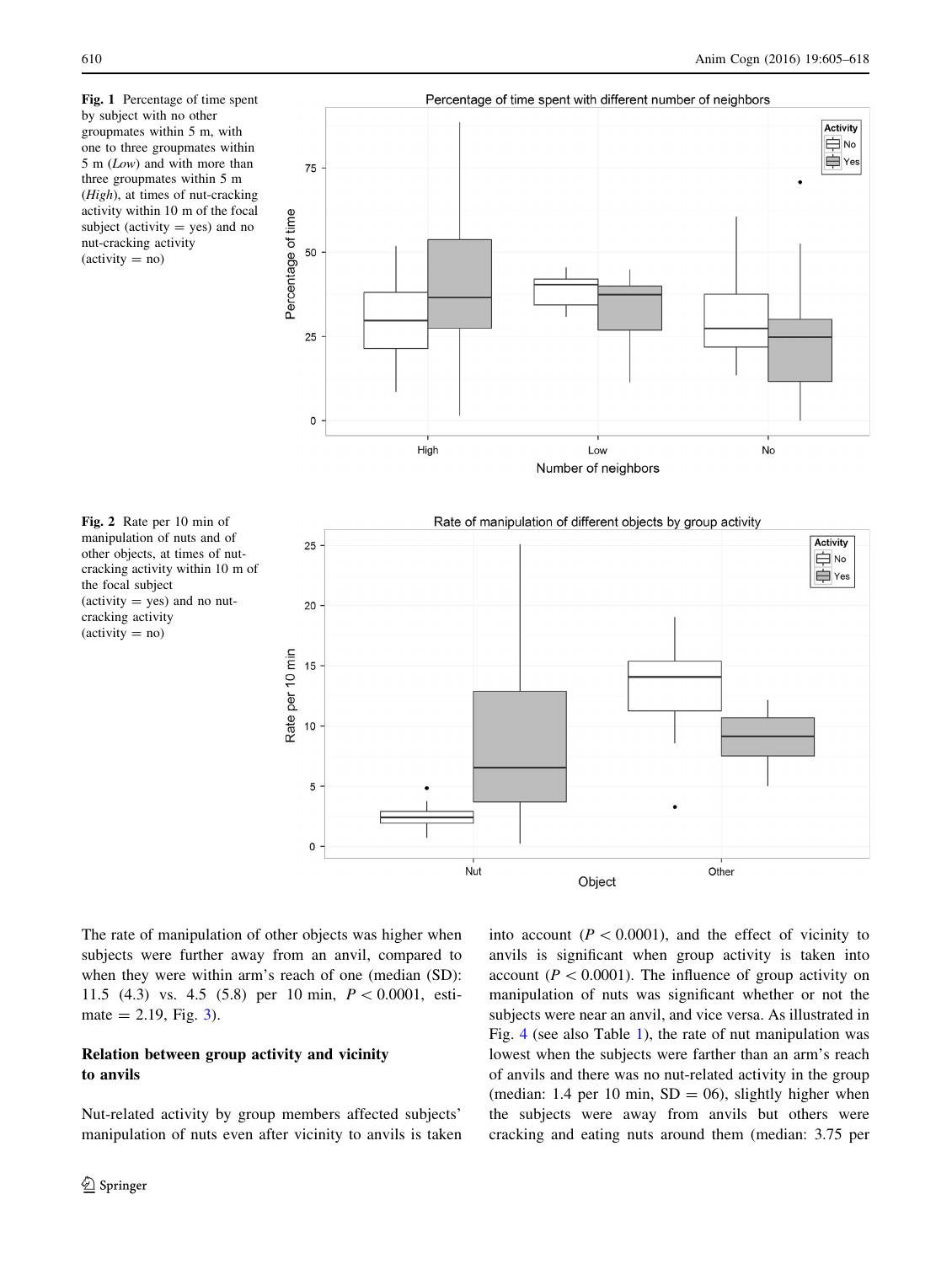<span id="page-6-0"></span>Fig. 3 Rate per 10 min of manipulation of nuts and of other objects, when the subject is on or within arm's length of an anvil, and at other times



10 min,  $SD = 2.6$ ), higher still when the subjects were near (within an arm's reach of) an anvil, but there was no group activity (median:  $16.3$  per 10 min, SD = 9.4), and highest when the subjects where near an anvil and others were engaging in nut-related activity nearby (median: 28.8 per 10 min,  $SD = 19.7$ ). In short, young monkeys coordinated their manipulative activity with nuts with the activity of others cracking nuts in time as well as in space, and these two forms of coordination were cumulative.

An opposite pattern emerges with manipulation of objects other than nuts. Here, the highest rate occurs when the subjects are away from the anvil and there are no other group members cracking and eating nuts in the vicinity, and the lowest when the subjects are near an anvil and there is nut-cracking activity around them (Fig. [4](#page-7-0); Table [2\)](#page-7-0). The negative effect of nut-related activity by group members on the manipulation of other objects by the subjects was significant even when taking into account vicinity to anvils, and the negative effect of being near an anvil on manipulation of other objects was significant even after taking into account nut-cracking activity ( $P < 0.0001$  in both cases).

# Influence of activity in the group and proximity to an anvil on striking a nut with a stone

The efficient way to crack nuts involves striking the nut with a stone. This action first appeared in some subjects as early as age 15 months, but became frequent only during the fourth year of life (Eshchar et al. In process). This action showed the same pattern as overall manipulation with nuts. Striking a nut with a stone was seen

Table 1 Mean and median of rate of nut manipulation under different conditions

| Activity | Anvil | Mean  | Median | SD   |
|----------|-------|-------|--------|------|
| No       | Away  | 1.49  | 1.39   | 0.6  |
| No       | Near  | 17.15 | 16.26  | 9.4  |
| Yes      | Away  | 3.96  | 3.75   | 2.6  |
| Yes      | Near  | 29.4  | 28.84  | 19.7 |

almost exclusively near an anvil (median (SD): 0.04 (0.15) vs. 1.05 (8.9) per 10 min,  $P < 0.0001$ , estimates: 38.6, Fig. [5](#page-7-0)), and the rate was significantly higher when there was nut-cracking activity nearby compared to times when there were no activity nearby (median (SD): 0.09  $(8.9)$  vs. 0.05  $(3.1)$  per 10 min,  $P = 0.0006$ , estimates: 2.2). It should be noted that the stones used by juveniles—especially by the younger ones—were often not the hammer stones used by adults, but smaller ones found in the area. Often these stones were not hard/heavy enough to be effective tools.

#### Time spent near the anvils

Subjects spent more of their time within an arm's reach of an anvil while others in the group cracked and ate nuts around them, compared to when there was no nut-cracking activity (median (SD): 11.9 % (9.9) vs. 5.3 % (11.6), ratio t test  $P = 0.0073$ , Fig. [6\)](#page-8-0). When looking only at the observations taken in the field laboratory during dry seasons, we again see that the subjects spent significantly more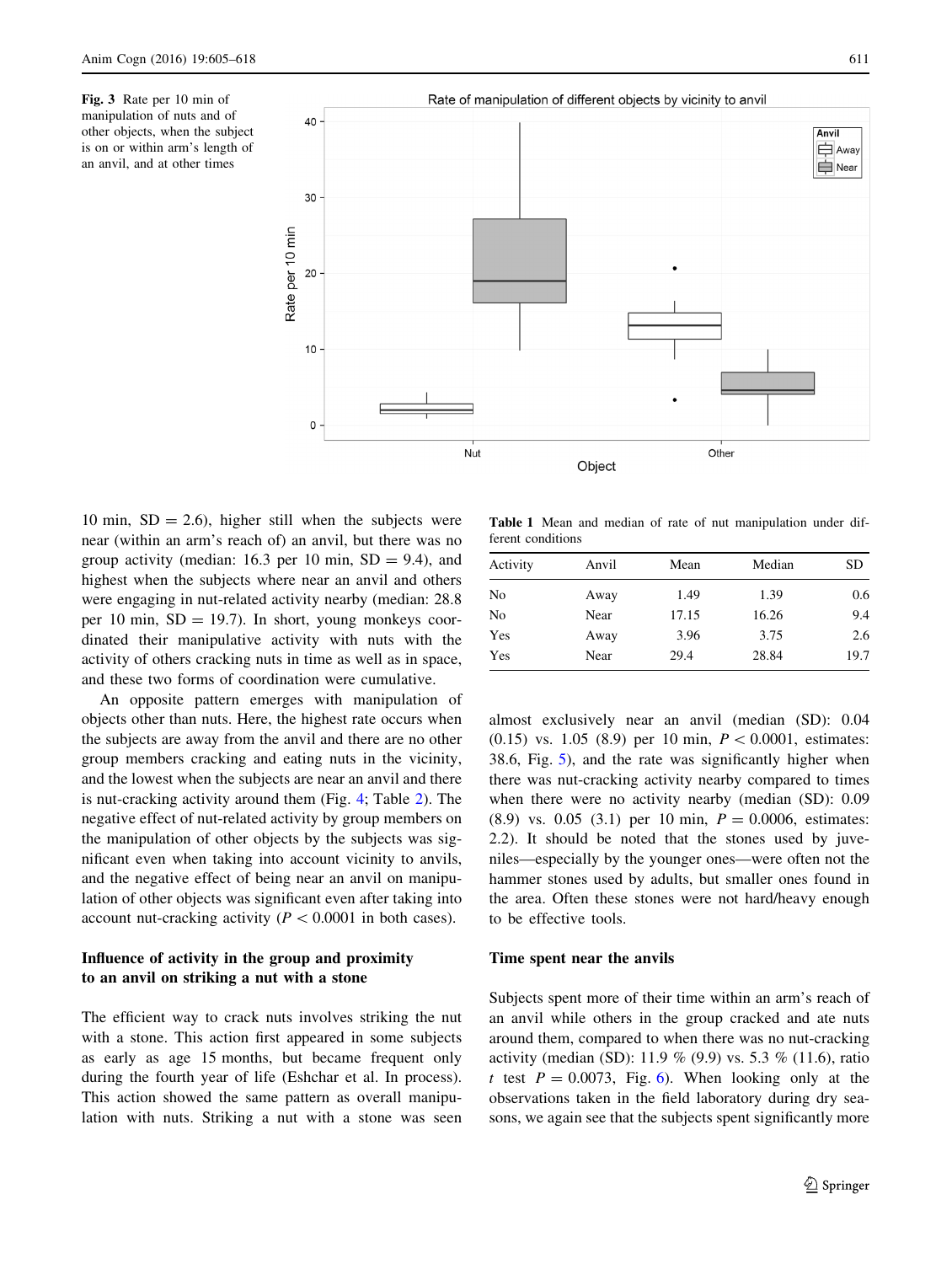<span id="page-7-0"></span>

Fig. 4 Rate per 10 min of manipulation of nuts (a) and of other objects (b), at times of nut-cracking activity within 10 m of the focal subject (activity = yes) and no nut-cracking activity (activity = no), and when the subject is on or within arm's length of an anvil, and at other times

Table 2 Mean, median of rate of manipulation of other objects under different conditions

| Activity | Anvil | Mean  | Median | SD  |
|----------|-------|-------|--------|-----|
| No       | Away  | 13.98 | 14.41  | 4.7 |
| No       | Near  | 6.82  | 6.55   | 4.6 |
| Yes      | Away  | 9.71  | 10.68  | 2.6 |
| Yes      | Near  | 4.54  | 2.28   | 6.7 |

of their time near an anvil when there was nut-cracking activity nearby  $(P<0.0001)$ .

### Scrounging

Immature monkeys, especially those younger than 4 years, were highly tolerated and often stayed quite close to adults, while they were cracking and eating nuts. Immature monkeys maintained proximity not only with the mother, but also with other adults of both sexes. On occasion, immature monkeys scrounged (gained access to nut crumbs that were left from a nut-cracking episode), or licked the anvil after an adult cracked a nut there. Less frequently, immatures took cracked nuts or pieces of the kernel from the hands of others, in what is called ''tolerated taking'' (Fragaszy et al. [1997](#page-12-0)).

Scrounging can be done with any food item at any location. However, scrounging was much more likely to occur near an anvil (mean (SD): 0.27 (0.8) vs. 0.03 (0.1) per 10 min,  $P \lt 0.0001$ , estimate = 6.89) than farther away, and when there was nut-cracking activity nearby



Fig. 5 Rate per 10 min of striking nuts with a stone, at times of nutcracking activity within 10 m of the focal subject (activity  $=$  yes) and no nut-cracking activity (activity  $=$  no), and when the subject is on or within arm's length of an anvil, and at other times

than when there was not (mean  $(SD)$ : 0.22  $(0.6)$  vs. 0.08 (0.6) per 10 min,  $P < 0.0001$ , estimate = 6.95).

Infants began scrounging when they were a few months old, and the rate of scrounging peaked in the second year of life (average of 0.45 per 10 min,  $SD = 0.87$ ). All subjects between 1 and 2 years old scrounged at least twice during that year, and one as many as 29 times. The rate of scrounging decreased with age (estimate  $= 0.64$ ,  $P = 0.008$ ) and was extremely rare in immatures 5 years and older. In fact, only one subject over 5 years was seen scrounging, and on just two occasions.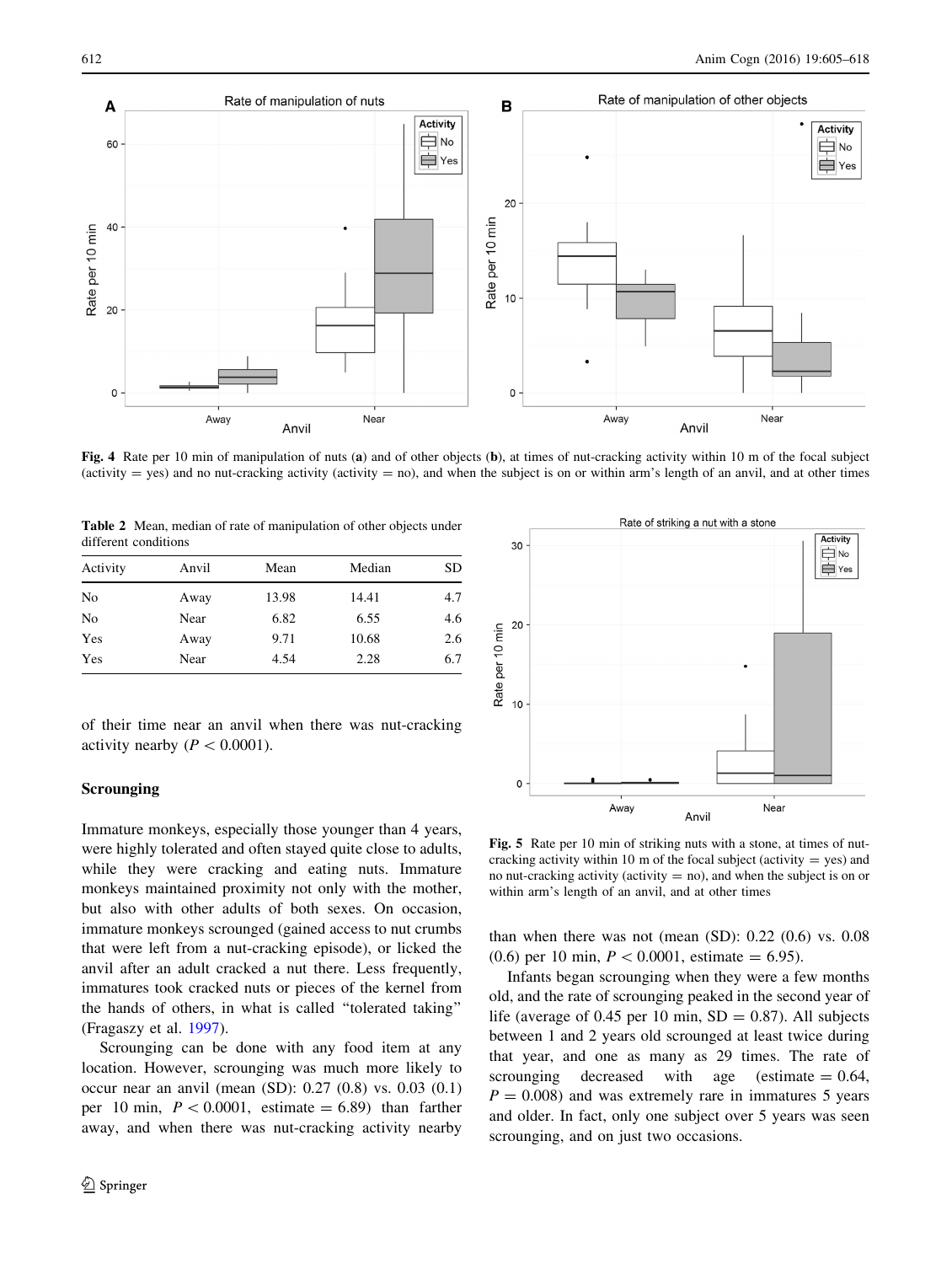<span id="page-8-0"></span>

Fig. 6 Percentage of time spent on or within an arm's length from an anvil, at times of nut-cracking activity within 10 m of the focal subject (activity = yes) and no nut-cracking activity (activity =  $no$ )

# Aggressive behavior and time spent with other group members

Aggressive behaviors—threats directed toward immatures or events in which immatures were displaced by others were rather rare. The highest rate of threats that was recorded against one individual in one collection period was 0.3 events per 10 min, and the highest rate of displacements of one individual in one collection period was 0.05 events per 10 min. The threats and displacement were biased toward the older juveniles. Out of eight infants in the first year of their life, half were never threatened or displaced. However, of seven juveniles age four and older, all were seen threatened or displaced. The median of rate of aggression toward infants in their first year of life is 0.009 per 10 min ( $SD = 0.02$ ), and this value peaked at age three to 4 years at a median of 0.17 aggressive events per 10 min  $(SD = 0.1)$ . Juveniles aged 4 years and older received a median of 0.06 aggressive behaviors per 10 min  $(SD = 0.03)$ .

Those results are even more striking because the younger juveniles had more opportunity to be the target of aggressive behavior—they spent more time with other group members. The time immatures spent alone—with no other group members within 5 m—increased significantly with age (estimate  $= 1.08$ ,  $P = 0.0367$ ). The median percentage of time infants in their first year of life spent alone was 20  $\%$  (SD = 10.3), while juveniles age four and older doubled that time, and spent a median of 42 % of their time with no other group member in the vicinity  $(SD = 14.7)$ . This difference is even bigger if we look only times at which the immatures were within arm's length from an anvil. When infants in their first year of life were near an anvil, they were almost never alone (median percentage of time spent alone  $= 2\%$ , SD  $= 5.5$ ). In contrast, the median percentage of time juveniles 4 year old and older spent alone while near an anvil was  $31\%$  (SD = 23).

# Influences of nut-cracking activity and proximity to anvil on different age groups

In all age groups, the rate of nut manipulation was significantly higher when subjects were near anvils, compared to times when they were far from an anvil ( $P \lt 0.0001$  for all comparisons). Similarly, in all age groups, monkeys spent significantly more time near the anvils during nutcracking activity in the group, compared to times with no group activity (Table [3\)](#page-9-0).

Nut-cracking by others influenced immature monkeys' rate of manipulating nuts differently across age groups (see Fig. [7](#page-9-0); Table [3\)](#page-9-0). For monkeys less than 1 year old, the rate of nut manipulation was not significantly influenced by nut-related activity nearby. For monkeys from the second to the fifth year of life, the rate of nut manipulation was significantly higher when group members performed nutrelated activity. In the sixth year of life, that was no longer the case.

# Discussion

We present here quantitative indices of the magnitude of social facilitation and local enhancement in young capuchin monkeys with respect to activity with nuts and stones and time spent near anvils, where adults routinely crack nuts. We used a two-observer method that afforded detailed data about the activity of young monkeys in relation to the ongoing activity of others around them. Infants and juveniles interacted with nuts and hammer stones at a rate almost twice as high when others cracked and ate nuts around them compared to when others were not cracking nuts. When others were cracking nuts, the percentage of time young monkeys spent within an arm's reach of an anvil—a location rich with nut-cracking artifacts—increased almost threefold, compared to times when others in the group were not cracking nuts. While near an anvil, the immature monkeys were about ten times more likely to engage with nuts and hammer stones compared to when they were not near an anvil. We found that social influence was exerted both through others' actions while cracking nuts—which motivated the immatures to interact with nuts and stones—and through the presence of artifacts that provided opportunities for those interactions.

Importantly, these results were not simply a consequence of being with other group members. As stated before, the monkeys were sometime provisioned with nuts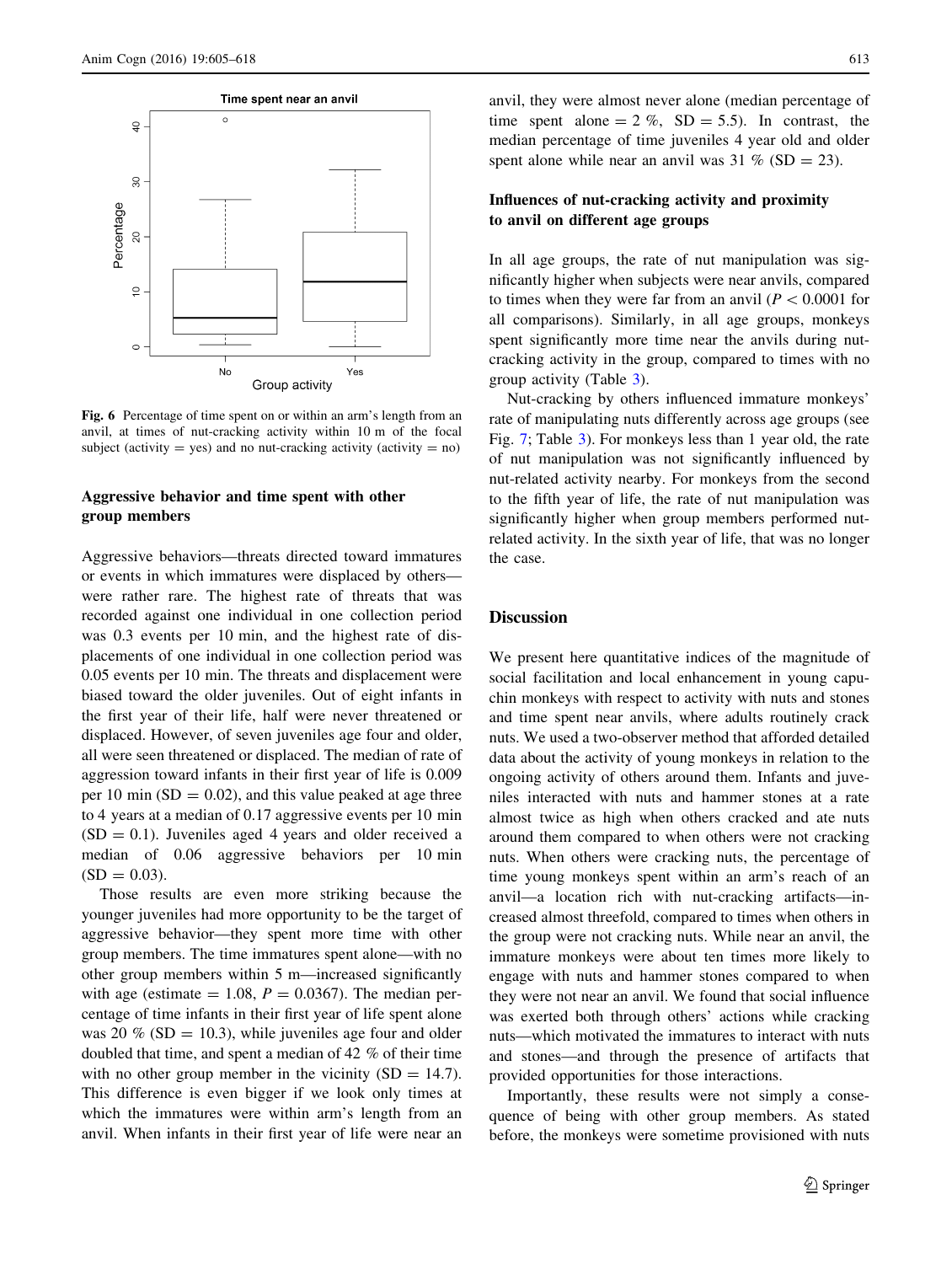| Year   | Median rate of nut manipulation per 10 min $+$ SD |                                  | P value | Median percentage of time spent near and anvil $+$ SD |                                  | P value |
|--------|---------------------------------------------------|----------------------------------|---------|-------------------------------------------------------|----------------------------------|---------|
|        | At times of group<br>activity                     | At times of no group<br>activity |         | At times of group<br>activity                         | At times of no group<br>activity |         |
| First  | 0.8(2)                                            | 0.3(0.2)                         | 0.1860  | $3.3\%$ (3.3)                                         | $1.7\%$ (1.5)                    | 0.0120  |
| Second | 8(6.1)                                            | 2.9(1.7)                         | 0.0229  | 6.9 % $(8.7)$                                         | 3.4 $\%$ (2.3)                   | 0.0086  |
| Third  | 7.2(5.1)                                          | 1.8(2.6)                         | 0.0192  | $30\%$ (12.1)                                         | $9\%$ (6.6)                      | 0.0007  |
| Fourth | 9.3(9.6)                                          | 3.7(3.1)                         | 0.0178  | 15.5 $\%$ (8.4)                                       | 5.6 $\%$ (3.4)                   | 0.0001  |
| Fifth  | 6(9.2)                                            | 2(5)                             | 0.0304  | 6.5 % (7)                                             | $3.3\%$ (3)                      | 0.0153  |
| Sixth  | 12.2 (1.9)                                        | 5.7(3.3)                         | 0.2007  | 16.6 $\%$ (6.8)                                       | 5.9 $\%$ (3.4)                   | 0.0064  |

<span id="page-9-0"></span>Table 3 Medians and P value of rate of nut manipulation and time spent near an anvil at different age groups

Fig. 7 Rate per 10 min of manipulation of nuts and of other objects, at times of nutcracking activity within 10 m of the focal subject  $(\text{activity} = \text{yes})$  and no nutcracking activity  $(\text{activity} = \text{no})$ , by age



in the ''field laboratory.'' There are several anvils in this area, and nut-cracking is very common there. The anvils in this area as well as the ground around them are covered with many broken nut shells. When the group is in the field laboratory, opportunities to interact with nut shells are extremely high. However, when looking only at data collected while the monkeys were in the field laboratory, the immature monkeys were still more likely to manipulate nuts when their group members cracked and ate nuts than when other group members were not cracking. Moreover, even when the subjects were already near an anvil (both in the field laboratory and elsewhere), the rate at which they manipulated nuts and stones was higher when others were cracking nuts nearby than when they were not.

Overall, our conclusion is that immature monkeys match the adults' interest and behavior with nuts and stones in time (manipulating and striking nuts when they saw others cracking) and even more strongly in space (manipulating nuts or stones near and on the anvils used for nut-cracking), both components of social influence as described by Coussi-Korbel and Fragaszy [\(1995](#page-12-0)). Below we examine the findings in more detail and in relation to what is known for other species, and discuss alternative interpretations.

# First prediction: Immature monkeys manipulate nuts and nut debris at a higher rate when they can see and/or hear other individuals crack and eat nuts around them

This prediction was fully supported by our data. We defined ''nut-cracking activity nearby'' when other members in the group were cracking or eating nuts within 10 m from the focal subjects (immatures), or when the sound of nut-cracking could be heard. The rate of manipulation of nuts by our subjects under those circumstances was about four times higher compared with times when no nut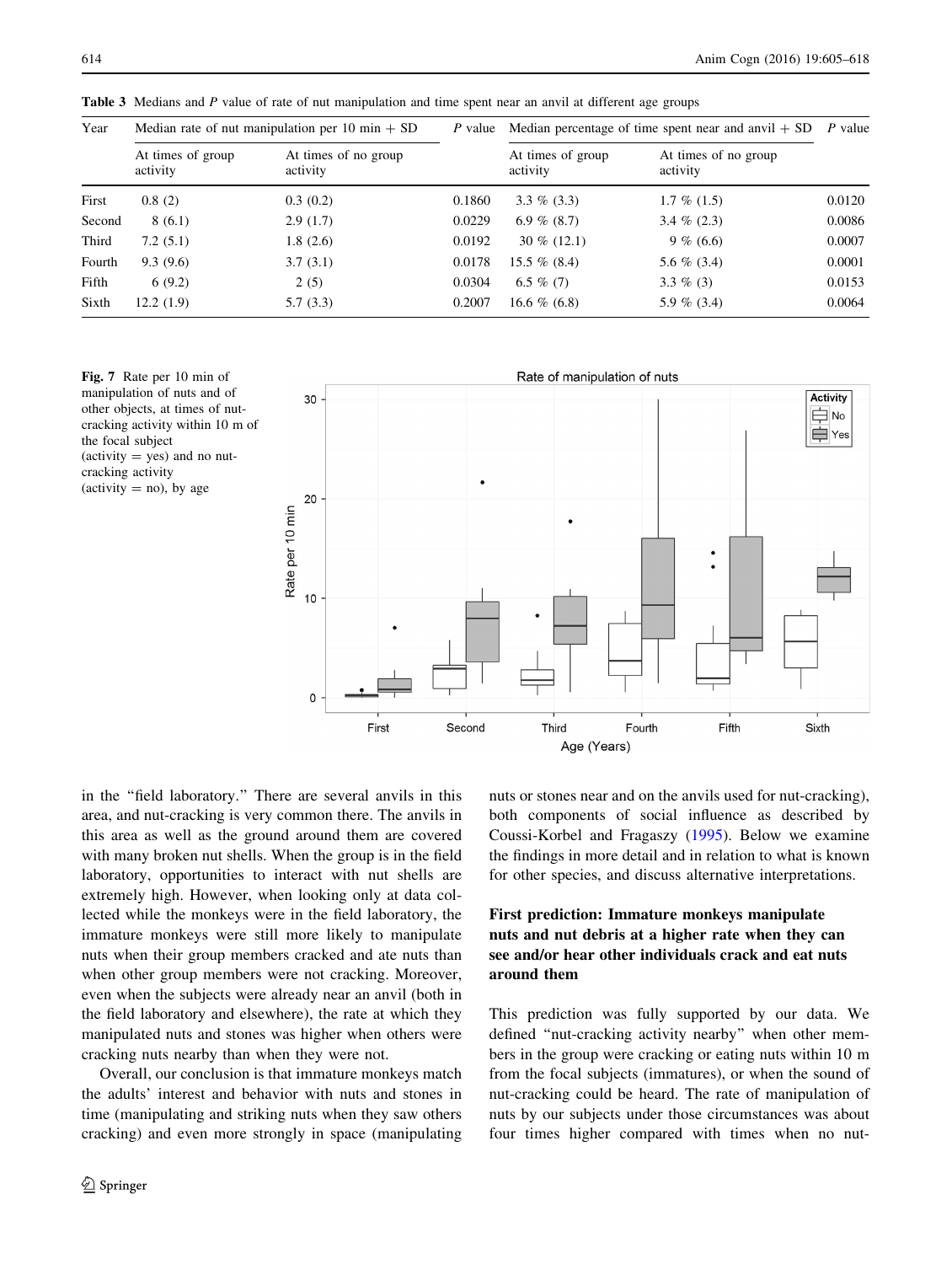cracking activity took place nearby. This influence was also seen on the actions of striking a nut with a stone—the basic actions of efficient nut-cracking.

The findings were specific to interactions with nuts: The rate of manipulation of objects other than nuts and stones decreases when there is nut-cracking activity nearby. This indicates that the higher rate of manipulation of nuts and stones by immatures results from social facilitation and local enhancement: The presence of group members engaged in cracking and eating nuts motivates immature monkeys to interact with the same items in the same places.

As discussed above, there is plenty of evidence for the power of social facilitation to influence behavior in fish, birds and mammals (Clayton [1978](#page-12-0)). Hoppitt et al. ([2012\)](#page-13-0) showed specifically that in meerkats, the rate of engaging in a task is higher immediately after seeing a groupmate doing so, and the rate of abandoning the task is lower. The situation in Hoppitt et al.'s study is different from ours in one significant aspect: The meerkats had only two baited containers next to each other and could not easily engage in the task concurrently with another meerkat. The capuchins could interact with nuts while observing others cracking nuts around them. Therefore, we suggest that the higher rate of manipulation of nuts and stones during nut-cracking activity nearby stems from the same influence as that seen by Hoppitt et al. in meerkats immediately after observing others engaging in the task.

# Second prediction: Immature monkeys manipulate stones, nuts and nut debris at a higher rate when they are next to an anvil

The second prediction was also fully supported by our data: The subjects did nearly all of their nut-related activity within arm's reach of an anvil site. It should be noted that nuts and nut shells were also found away from the anvils, and nut manipulation did occur at locations other than the anvils, albeit at a lower rate. Although other objects were found near the anvils (leaves, pieces of wood, etc.), our subjects preferably interacted with nuts and stones in those locations, and the rate of manipulation of other objects was lower near the anvils compared to other places.

These findings suggest that interacting with the artifacts made by nut-cracking, in the place where nut-cracking has taken place and in vicinity to the tools (hammer stones) used for it, is a key feature of practice for young monkeys. Other studies have shown the effect of interacting with artifacts created by specific activities on the learning of the same activities by nonhuman animals [e.g., see (Aisner and Terkel [1992](#page-12-0); Gunst et al. [2008](#page-13-0); Thornton and Hodge [2009\)](#page-13-0)]. By interacting with nuts and stones near the anvil used by adults, our subjects increased the frequency of habitual actions combining nuts, anvils and stones,

including the functional ones used by adults. The fact that monkeys use stones to hit nuts almost exclusively on an anvil supports this hypothesis.

# Third prediction: Immature monkeys spend more time near anvils when other individuals crack and eat nuts

This prediction was also supported; immatures spent almost three times more of their time near an anvil when there was nut-cracking activity around them, than when others were not cracking nuts. We suggest that immatures were drawn to the anvils, while nut-cracking was taking place there partly by their interest in obtaining crumbs of nut kernels. Adults were very tolerant toward immatures less than 4 years old that approached the anvil, while they were cracking nuts. They did not prevent young juveniles from collecting crumbs from the anvil, and in a few cases, the juveniles even took a kernel directly from an adult's hand. Scrounging was performed by all young juveniles, and its rate peaked in one- to two-year-olds. Scrounging was more likely to take place near an anvil, when there was nut-cracking activity nearby. This is probably due to the nature of nut-cracking—it often creates crumbs, and discarded nut shells sometimes still contain pieces of kernels, so scrounging on nuts is more likely to be profitable than scrounging on other food items that are swallowed as a whole, or not fractured in pieces. Older immatures (4 years and older) scrounged much less often. They were sometimes threatened, but were never attacked, when approaching an adult while it was cracking nuts.

These findings are in line with previous studies, which showed that immature capuchins scrounge readily from adults both in captivity (Fragaszy et al. [1997\)](#page-12-0) and in the wild (Coelho et al. [2015\)](#page-12-0). Transfer of food from adults to infants, including tolerating scrounging, has been seen in other nonhuman primates, though it is not very common [for review—(Brown et al. [2004\)](#page-12-0)]. Specifically, it was reported in various species of callitrichids [e.g., (Rapaport [1999](#page-13-0); Vitale and Queyras [1997](#page-13-0))] and in great apes (e.g., Boesch and Boesch-Achermann [2000](#page-12-0); Nishida and Turner [1996](#page-13-0); Russon [2003\)](#page-13-0). In those species, learning about foods that can be included in the diet might be aided by scrounging, as was suggested for callitrichids (Caldwell and Whiten [2003\)](#page-12-0).

# Fourth prediction: Social influence changes with the age of the subject

The data partly supported this prediction. Being near an anvil strongly affected the likelihood of interacting with nuts and stones at all ages considered—presumably because anvils provided opportunities for nut-related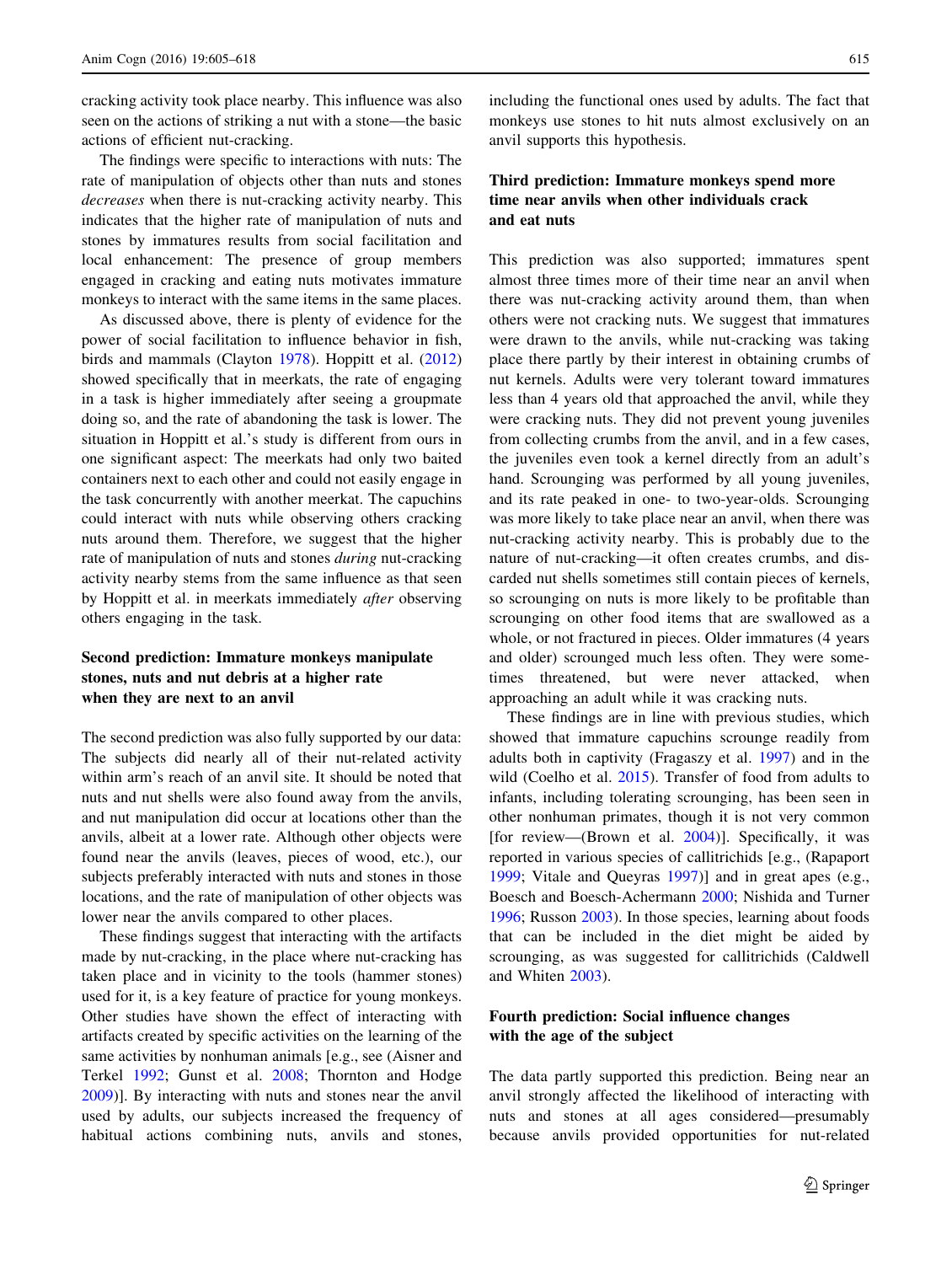activity. Similarly, subjects of all ages spent more time near the anvil when there was nut-cracking activity nearby. This is somewhat surprising: Scrounging had all but disappeared by age five, and juveniles aged four and older were threatened and displaced more often compared to the younger juveniles. The data also showed that older juveniles (unlike the younger ones) spent a significant percentage of their time while near an anvil by themselves. Thus, the older juveniles may have been coming to the anvils during nut-cracking for different reasons than younger monkeys. Older juveniles did not scrounge for crumbs, but they might still have been attracted to others cracking nuts by intrinsic interest in this noisy activity. Some of them could crack nuts themselves, and when motivated to engage with nuts, they might have gone to a different anvil to try to crack nuts there.

Nut-cracking activity nearby influenced the young monkeys' rate of manipulating nuts in all age groups except the one-year-olds and the subjects older than 5 years. Infants interact with nuts opportunistically, whenever a nut or nut shell happens to be next to them. Thus, it is not surprising that we do not see any influence of others' nut-cracking on their behavior. Those 5 years old and older might not have been influenced by nut-cracking behavior nearby because they are less tolerated by the adults, and/or because they are already able to crack nuts with tools (Resende et al. [2014;](#page-13-0) Eshchar et al. In process). They were drawn to the anvils at times of nut-cracking in the group, but they did not spend their time there practicing and trying different actions with nuts, shells or stones, as the younger juveniles did.

Overall, the data show that social influence was most apparent between 12 and 48 months, when immatures were already independent feeders, interested in interacting with nuts and stones, and were still tolerated by the adults.

### Model of social influence

We suggest a model for the social influence on nutcracking skill development in young capuchin monkeys. The model is composed of two related processes:

- 1. Seeing group members cracking and eating nuts encourages infants and juveniles to interact with nuts and stones themselves. This influence is exerted in two ways:
	- (a) Through social facilitation of action, as seen in previous studies [e.g., (Ferrari et al. [2005](#page-12-0); Hoppitt et al. [2012;](#page-13-0) Matthews et al. [2010](#page-13-0); Nagell et al. [1993\)](#page-13-0)]. Seeing/hearing group members engage in a particular behavior, and getting a reward from it [which serves as vicarious reinforcement (Bandura et al. [1963](#page-12-0))],

motivates the observers to engage in the same activity.

- (b) Through local enhancement, i.e., drawing infants and juveniles toward the anvils, where nut-cracking has taken place. In those locations, there are usually many nut shells and debris, as well as a hammer stone. Infants and juveniles are probably drawn there by the presence of food, but when they are there, they have a lot of opportunity to interact with those artifacts (stimulus enhancement). Thus, capuchins are motivated to coordinate their behavior with others in both time and space.
- 2. Through interaction with artifacts created by nutcracking. Previous studies have shown the importance of artifacts created by a specific behavior in learning the same behavior (Aisner and Terkel [1992;](#page-12-0) Gunst et al. [2008;](#page-13-0) Thornton and Hodge [2008](#page-13-0)). By interacting with nut shells on and around the anvils, the infants and juveniles can learn to associate nuts with food, and to learn the consequences of striking the nut on an anvil (vs. another surface) using a stone (vs. another object). This mechanism increases the breadth of social influence beyond the limited time in which others are cracking nuts (Fragaszy et al. [2013a\)](#page-13-0).

Social influence is clearly not the only factor promoting acquisition of nut-cracking. We suggest that the processes described above provide repeated opportunities for the juveniles to manipulate nuts and stones in different ways, especially on the anvils, and motivate them to continue with this manipulation even in the absence of immediate tangible reward. Through this type of practice, which extends over years, they eventually master nut-cracking.

The same model can be applied to the mastery of other extractive foraging tasks by immature animals, especially those that take time to master. Such tasks were studied in capuchins [e.g., processing Maripa fruits (Gunst et al. [2010a](#page-13-0)), detecting larvae hidden in bamboo (Gunst et al. [2010b\)](#page-13-0), processing Luehea fruits (Perry 2009)], as well as in chimpanzees [e.g., nut-cracking (Inoue-Nakamura and Matsuzawa [1997](#page-13-0)), termite fishing (Lonsdorf [2005](#page-13-0)), and harvesting Saba fruits (Corp and Byrne 2002)]. Outside the primate order, examples of development of extractive foraging include digging for prey in meerkats (Thornton and Hodge [2008](#page-13-0)) and extracting beetle larvae with probing tools in New-Caledonian crows (Holzhaider et al. [2010](#page-13-0)). All those studies describe a long period of learning and practice before juveniles reach adult-level efficiency. In several cases, studies have suggested that social influence motivates this long practice. The importance of artifacts was also noted in some studies (e.g., Carvalho et al. [2009\)](#page-12-0).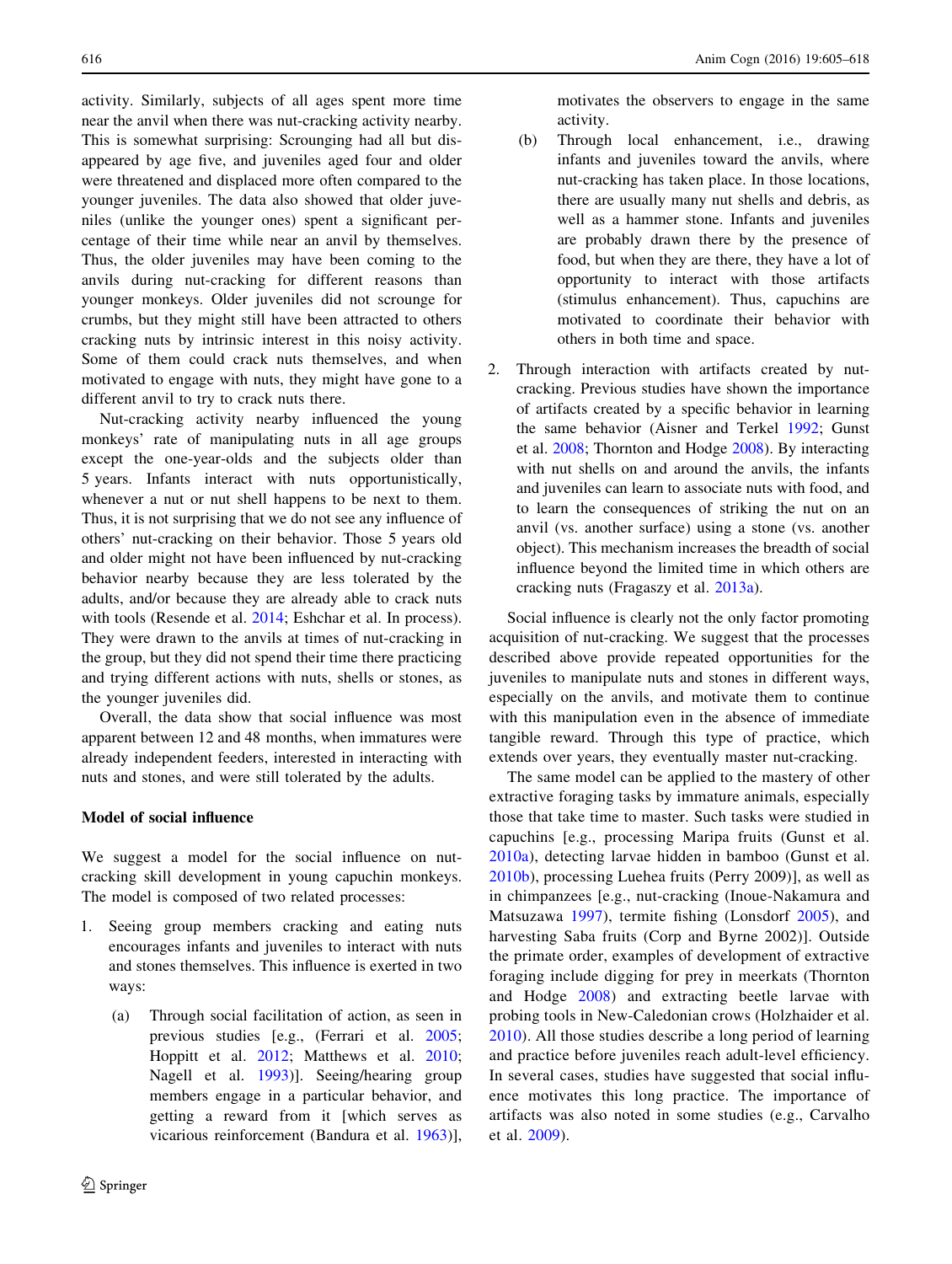<span id="page-12-0"></span>This model presents an integrative perspective, combining two types of social influence—social facilitation and stimulus/local enhancement—with individual learning, and a major role for practice opportunity provided by artifacts. The method developed to obtain these data takes into consideration the behavior of both the focal monkey and other group members, and has proven to be extremely useful for evaluating quantitatively these different types of social influence on behavior. To our knowledge, other observational methods have not been able to support similar evaluations, particularly for group-living animals in natural settings. The method allowed us to carry out this sophisticated analysis of a complex behavior which is spontaneously acquired by wild capuchins, in a natural setting where many individuals are engaged in different activities concurrently. We suggest that similar examination of other extractive foraging behaviors in other species in natural settings will reveal a learning process not unlike the one described here. We hope that future studies will build on this method and this model, to elucidate the often-elusive role of social input in skill development, thereby strengthening our understanding of tradition in nonhuman taxa.

Acknowledgments We thank the people who helped collect the data: Kelly Laity, Jessica Tinker, Ani Popp, Carlos Carvalho, Michele Verderane, Natalie Schwob, Andrès B. Ardila; and especially Samara, Marcio, and Marcos Fonseca Oliveira, Marino Gomes de Oliveira and the entire Oliveira family, for their help and their permission to work on their land. Permits to EthoCebus research were given by IBAMA SISBIO: 28689-3 and CNPq: 002547/2011-2. The research was funded by the National Geographic Society, the University of Georgia, CAPES—Coordenadoria de Aperfeicoamento de Pessoal de Nível Superior, FAPESP-São Paulo Research Foundation, and CNPq-The Brazilian National Council for Scientific and Technological Development (STREP Contr. No 029088). We thank the statistical consulting service at University of Georgia for their help in analyzing the data, and the University of Georgia Graduate School's Dean's award for the funding of this service.

#### Compliance with ethical standards

Conflict of interest We declare that we have no conflict of interest.

Ethical standard We declare that the study complies with Brazilian current laws regulating animal care and use, and with the guidelines for research with animals as outlined by the Association for the Study of Animal Behavior.

### References

- Aisner E, Terkel J (1992) Ontogeny of pine cone opening behaviour in the black rat Rattus rattus. Anim Behav 44:327–336
- Bakeman R, Deckner DF, Quera V (2005) Chapter 20 Handbook of research methods in developmental science 4. Wiley, New York, p 394
- Bandura A, Ross D, Ross SA (1963) Vicarious reinforcement and imitative learning. J Abnorm Soc Psychol 67:601
- Bentley-Condit VK, Smith EO (2010) Animal tool use: current definitions and an updated comprehensive catalog. Behavior 147:185–221
- Biro D, Inoue-Nakamura N, Tonooka R, Yamakoshi G, Sousa C, Matsuzawa T (2003) Cultural innovation and transmission of tool use in wild chimpanzees: evidence from field experiments. Anim Cognit 6:213–223. doi:[10.1007/s10071-003-0183-x](http://dx.doi.org/10.1007/s10071-003-0183-x)
- Boesch C, Boesch-Achermann H (2000) The chimpanzees of the Tai forest. Oxford University Press, New York
- Boesch C, Marchesi P, Marchesi N, Fruth B, Joulian F (1994) Is nut cracking in wild chimpanzees a cultural behavior? J Hum Evol 26:325–338
- Brown GR, Almond REA, van Bergen Y (2004) Begging, stealing and offering: food transfer in non-human primates. Adv Study Behav 34:265–295
- Caldwell CA, Whiten A (2003) Scrounging facilitates social learning in common marmosets, Callithrix jacchus. Anim Behav 65:1085–1092. doi[:10.1006/anbe.2003.2145](http://dx.doi.org/10.1006/anbe.2003.2145)
- Canale GR, Guidorizzi CE, Kierulff MCM, Gatto CAFR (2009) First record of tool use by wild populations of the yellow-breasted capuchin monkey (Cebus xanthosternos) and new records for the bearded capuchin (Cebus libidinosus). Am J Primatol 71:366–372. doi:[10.1002/ajp.20648](http://dx.doi.org/10.1002/ajp.20648)
- Carvalho S, Biro D, McGrew WC, Matsuzawa T (2009) Toolcomposite reuse in wild chimpanzees (Pan troglodytes): archaeologically invisible steps in the technological evolution of early hominins? Anim Cogn 12(1):103–114
- Clayton DA (1978) Socially facilitated behavior. Quart Rev Biol 373–392
- Coelho CG, Falótico T, Izar P, Mannu M, Resende BD, Siqueira JO, Ottoni EB (2015) Social learning strategies for nut-cracking by tufted capuchin monkeys (Sapajus spp.). Anim Cogn. doi:[10.](http://dx.doi.org/10.1007/s10071-015-0861-5) [1007/s10071-015-0861-5](http://dx.doi.org/10.1007/s10071-015-0861-5)
- Coussi-Korbel S, Fragaszy D (1995) On the relation between social dynamics and social learning. Anim Behav 50(6):1441–1453
- de Waal F (2008) The Ape and the sushi master reflections of a primatologist. Basic Books, New York
- de Waal F, Luttrell LM, Canfield ME (1993) Preliminary data on voluntary food sharing in brown capuchin monkeys. Am J Primatol 29:73–78
- Dindo M, Whiten A, de Waal FBM (2009) Social facilitation of exploratory foraging behavior in capuchin monkeys (Cebus apella). Am J Primatol 71:419–426. doi:[10.1002/ajp.20669](http://dx.doi.org/10.1002/ajp.20669)
- Ferrari PF, Maiolini C, Addessi E, Fogassi L, Visalberghi E (2005) The observation and hearing of eating actions activates motor programs related to eating in macaque monkeys. Behav Brain Res 161:95–101. doi[:10.1016/j.bbr.2005.01.009](http://dx.doi.org/10.1016/j.bbr.2005.01.009)
- Ferreira RG, Jerusalinsky L, Silva TCF, Souza Fialho M, Arau´jo Roque A, Fernandes A, Arruda F (2009) On the occurrence of Cebus flavius (Schreber 1774) in the Caatinga, and the use of semi-arid environments by Cebus species in the Brazilian state of Rio Grande do Norte. Primates 50:357–362. doi[:10.1007/](http://dx.doi.org/10.1007/s10329-009-0156-z) [s10329-009-0156-z](http://dx.doi.org/10.1007/s10329-009-0156-z)
- Fragaszy D, Visalberghi E (2004) Socially biased learning in monkeys. Learn Behav 32:24–35
- Fragaszy D, Vitale AF, Ritchie B (1994) Variation among juvenile capuchins in social influences on exploration. Am J Primatol 32:249–260
- Fragaszy D, Feuerstein JM, Mitra D (1997) Transfers of food from adults to infants in tufted capuchins (Cebus apella). J Comp Psych 111(2):194
- Fragaszy D, Izar P, Visalberghi E, Ottoni EB, de Oliveira MG (2004a) Wild capuchin monkeys (Cebus libidinosus) use anvils and stone pounding tools. Am J Primatol 64:359–366. doi:[10.](http://dx.doi.org/10.1002/ajp.20085) [1002/ajp.20085](http://dx.doi.org/10.1002/ajp.20085)
- Fragaszy D, Visalberghi E, Fedigan L (2004b) The complete capuchin. Cambridge University Press, Cambridge